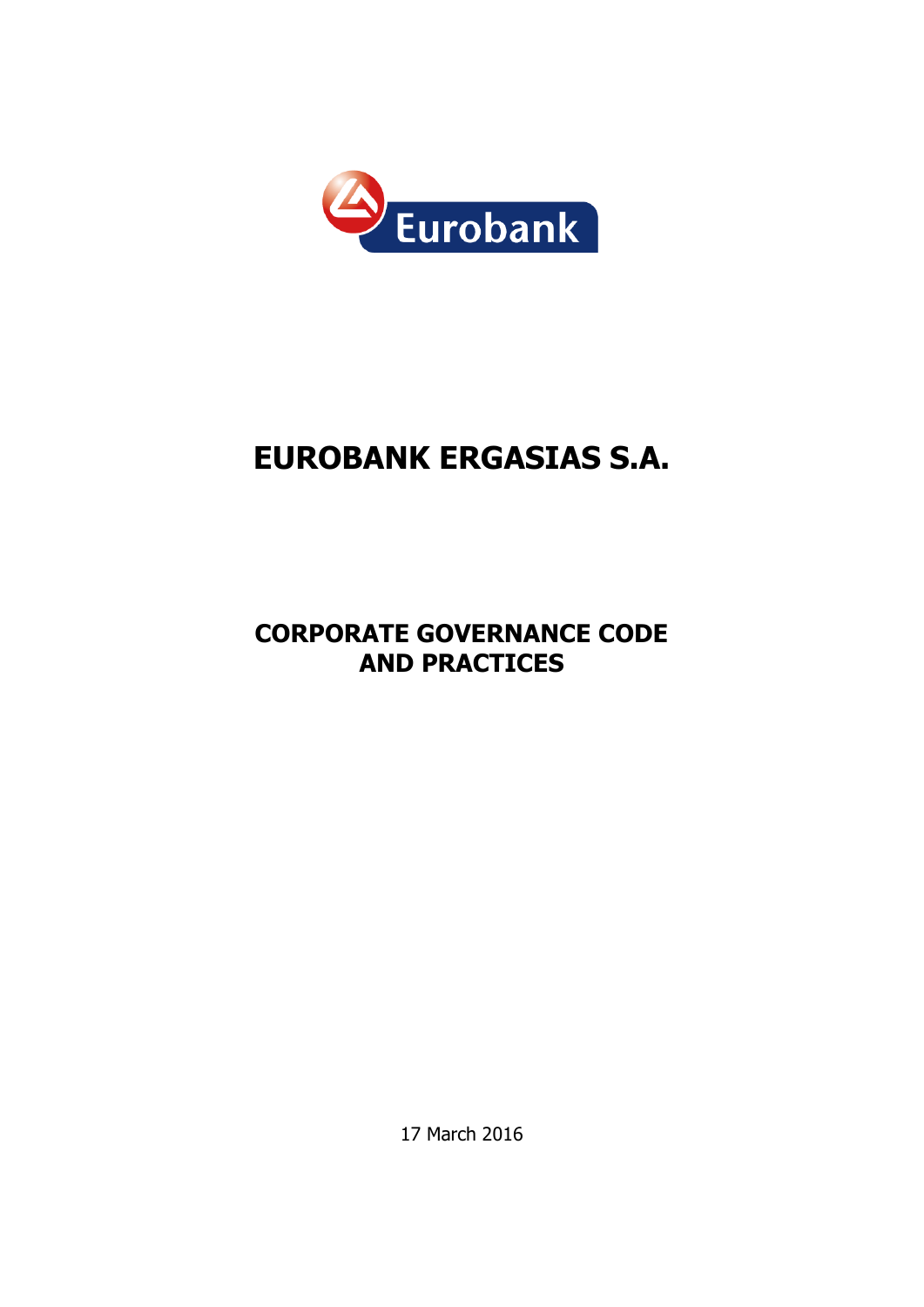

## **TABLE OF CONTENTS**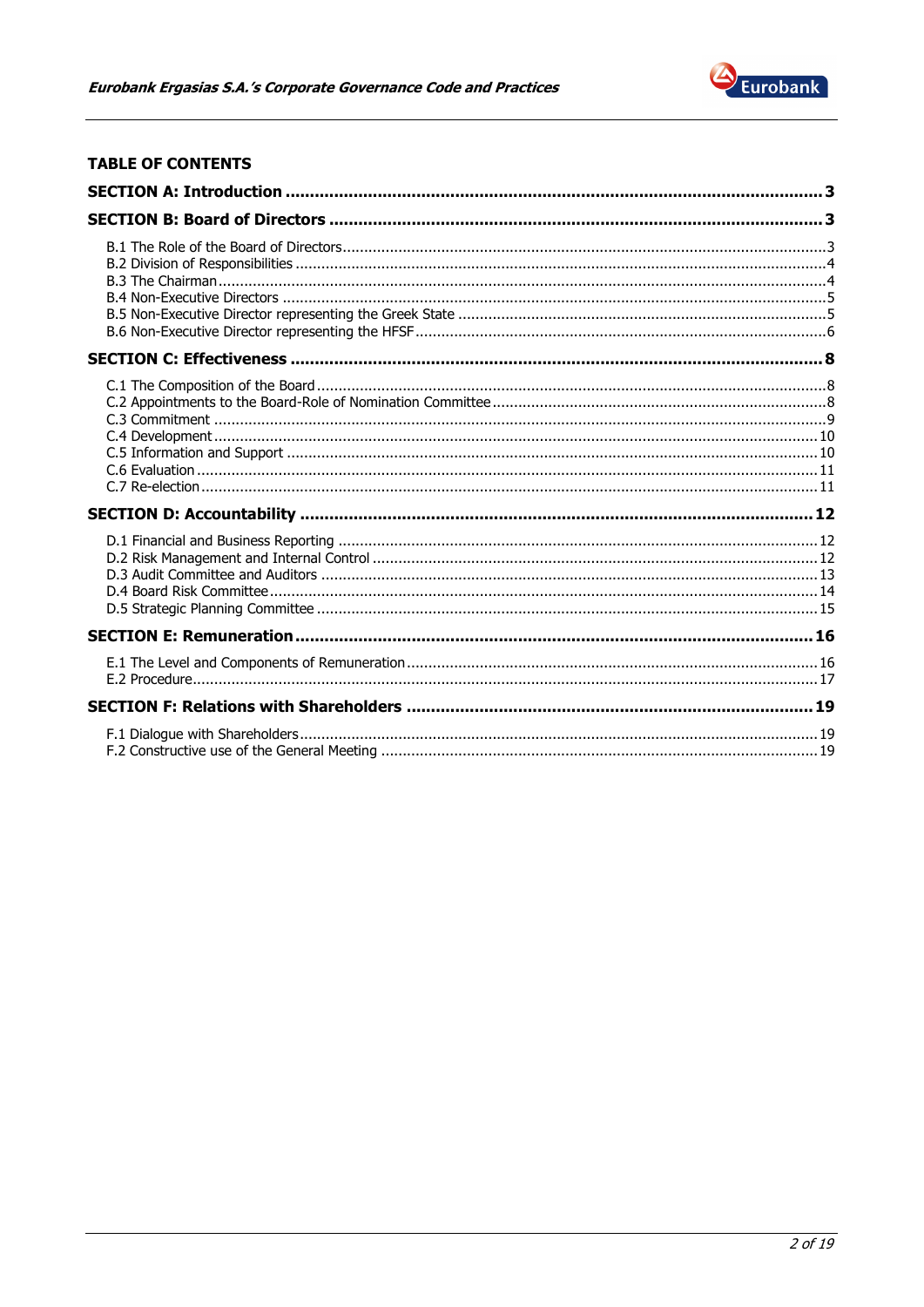

## <span id="page-2-0"></span>**SECTION A: Introduction**

The Corporate Governance Code and Practices (the Code) describes the main corporate governance principles and practices adopted by Eurobank Ergasias SA (the Bank) and its subsidiaries (collectively Eurobank or the Group). The Code is in compliance with the Greek legislation and is based on the international best practices on corporate governance as well as the Bank's contractual obligations to the Hellenic Financial Stability Fund (HFSF), focusing on the sustainable success of Eurobank over the longer term.

The Code is approved by the Board of Directors (Board). The responsibility for ensuring the Code is up-to-date rests with the Company Secretariat. The Board, following clearance by the Audit Committee, reviews and approves the contents of the Code once a year.

## <span id="page-2-1"></span>**SECTION B: Board of Directors**

## <span id="page-2-2"></span>**B.1 The Role of the Board of Directors**

#### **Main Principle**

The Bank is headed by a Board which is collectively responsible for the long-term success of the Bank. The Board exercises its responsibilities effectively and in accordance with the Greek legislation, international best practices and the Bank's contractual obligations to HFSF.

The Board's role is to provide entrepreneurial leadership to the Group within a framework of prudent and effective controls which enables risk to be assessed and managed. The Board sets the Group's strategic aims, ensures that the necessary financial and human resources are in place for the Group to meet its objectives and reviews management performance. The Board sets the Group's values and standards and ensures that its obligations to its shareholders and others are understood and met. All Directors must act in what they consider to be the best interests of the Group, consistent with their statutory duties.

#### **Practice**

B.1.1 According to the Bank's Articles of Association, the Board may consist of three (3) to twenty (20) members, while, under the Relationship Framework Agreement (RFA) between the Bank and the HFSF, this range has been specifically set to be between seven (7) and fifteen (15) members (including the representatives of the Greek State and the HFSF) and the number of the Board members must be odd. In addition, the majority of its members should be Non-Executives with at least half of them and no less than three (3) members of non-executives, excluding the representatives of the Greek State and the HFSF, should be independent. The Board should include at least two (2) Executive members. Executive Directors have responsibility for the day-to-day management and control of Eurobank. Non-Executive Directors are responsible for the overall promotion and safeguarding of Eurobank's interests.

The principal duties and responsibilities of the Board are to:

- review, quide, and approve the strategy, major plans of action, risk policy, business and restructuring plans, set performance objectives, monitor performance, oversee and approve major capital expenditures, acquisitions, divestitures and formation of new entities including creation of special purpose vehicles
- approve and monitor on a quarterly basis the annual budget
- approve the three-years business plan
- review and approve at least annually risk strategy and risk appetite and ensure that it is consistent with the Bank's overall business strategy, capital plan, funding plan, restructuring plan and budget
- receive and discuss at least on a quarterly basis comprehensive risk reports covering all the main risks and providing an overview of the key changes in the risk profile versus risk targets and risk appetite
- develop and deliver the objectives in the agreed restructuring plan under recapitalization Law 3864/2010 and for taking any action necessary to that effect
- provide oversight to senior management
- approve corporate governance practices and corporate values and monitor their effectiveness making changes as needed
- approve the risk and capital strategy and regularly monitor that the Chief Executive Officer (CEO) and the Executive Board pursue its implementation effectively
- approve the organization chart and any amendments
- approve the strategy, policy and governance regarding the management of the arrears and non-performing loans, the conflict of interest policy, the related party transaction policy, the provisioning & write off policy, the sponsoring/donation policy, the outsourcing policy and the Board/Committees self-assessment policy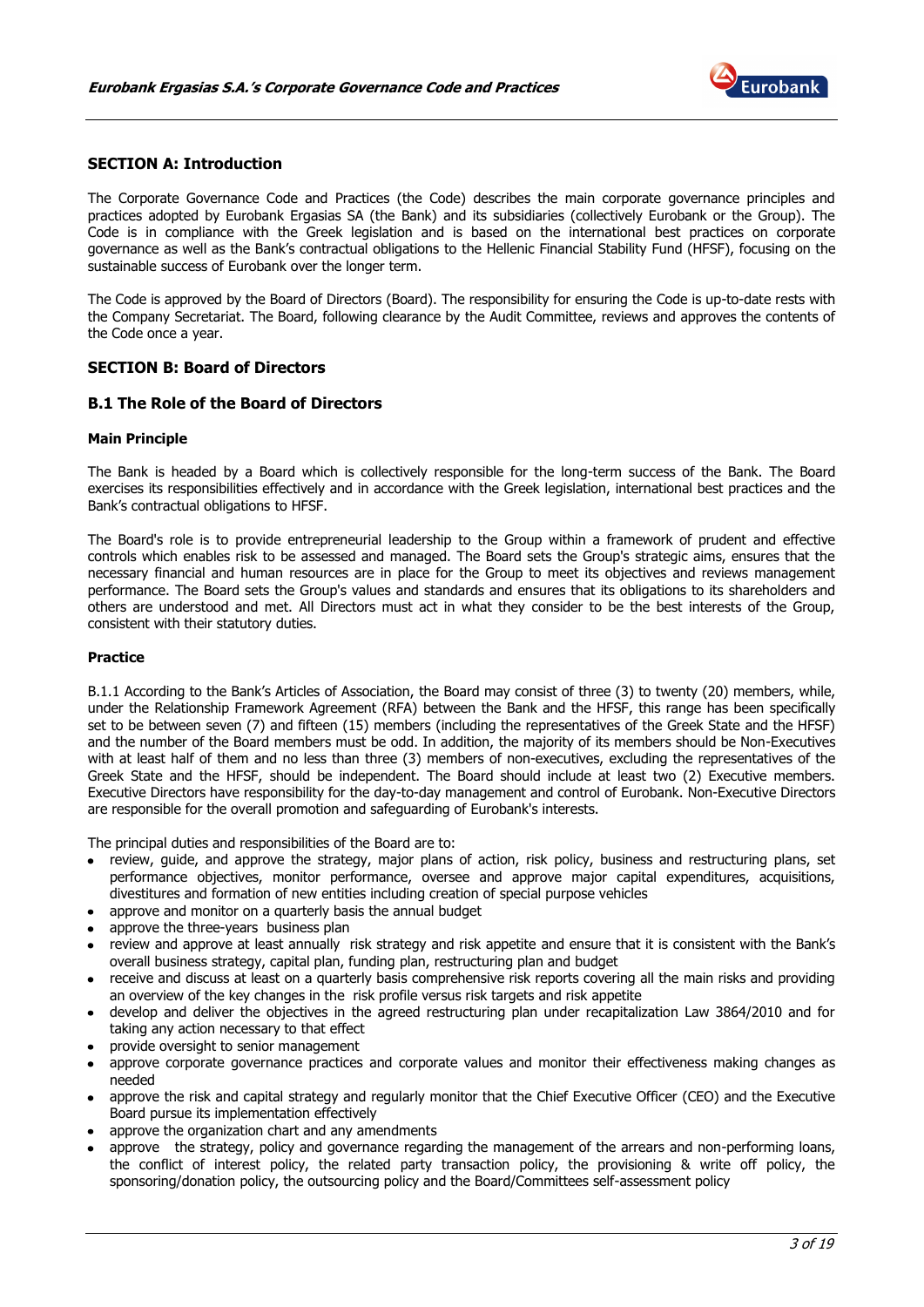

- approve material on & off balance sheet credit transactions including restructuring and write-offs with related parties according to Bank of Greece (BoG) Governor's Act 2651/2012 and IAS 24
- ensure that rigorous and robust process are in place to monitor organizational compliance with the agreed strategy and risk appetite and with all applicable laws and regulations
- select, compensate, monitor and, when necessary, replace key executives and oversee succession planning
- align key executive and board remuneration with the longer term interests of Eurobank and its shareholders
- ensure a formal and transparent board nomination and election process
- monitor, manage and approve where required potential conflicts of interest of management, board members and shareholders, including misuse of corporate assets and abuse in related party transactions.
- ensure that a clearly defined policy governing relations with connected borrowers exists and oversee its implementation
- ensure the integrity of accounting and financial reporting systems, including the independent audit, and that appropriate systems of control are in place, in particular, systems for risk management, financial and operational control, and compliance with the law and relevant standards
- assisted by the Board Risk Committee, review and monitor on a regular basis the Non-Performing Loans (NPL) performance
- oversee the process of disclosure and communications.

The Board, according to its Articles of Association, may assign the exercise of the whole or part of its powers to one or more persons, members of the Board or not, employees of the Bank or third parties, by determining the extent of the assigned powers, always in compliance with the provisions of the current legislation.

The Board meets regularly every quarter and on an ad hoc basis, whenever the Articles of Association, the law or the Bank's needs necessitate it, given at least three (3) business days' notice. Submissions to the Board are circulated together with the agenda. Board Meetings minutes are kept by the Secretary of the Board, are approved at subsequent Board Meetings and signed by all Directors present.

B.1.2 The Board is assisted in carrying out its duties by Board Committees. The Board delegates some of its responsibilities to such Board Committees and approves their mandate and composition, save for the composition of the Audit Committee whose members are appointed by the General Meeting. The Board receives regular and ad hoc reports from the Audit Committee, Board Risk Committee, Nomination Committee, Remuneration Committee and Strategic Planning Committee and assesses their performance. The structure of the Board and Board Committees' membership as well as the members who are appointed as the risk and financial/audit experts are fully described in Eurobank's Annual Directors' Report which also sets out the number of meetings, of the Board and its Committees and overall attendance by Directors. The Board Committees' Terms of Reference and composition are available on the Bank's website.

B.1.3 Eurobank has arranged appropriate insurance cover in respect of legal action against its Directors.

## <span id="page-3-0"></span>**B.2 Division of Responsibilities**

#### **Main Principle**

There is a clear division of responsibilities at the head of the Bank between the proper operation of the Board and the day-to-day management and control of Eurobank business.

#### **Practice**

The roles of Chairman and CEO are not exercised by the same person.

## <span id="page-3-1"></span>**B.3 The Chairman**

#### **Main Principle**

The Chairman is responsible for leadership of the Board ensuring its effectiveness on all aspects of its role, overseeing its proper operation.

The Chairman should always be a Non-Executive Director and should not serve as Chairman of either the Risk or Audit Committees.

Following decision by the relevant corporate bodies, the Chairman is appointed in the Board Committees. Additionally, the Chairman attends, as required, Management Committees as established by the CEO.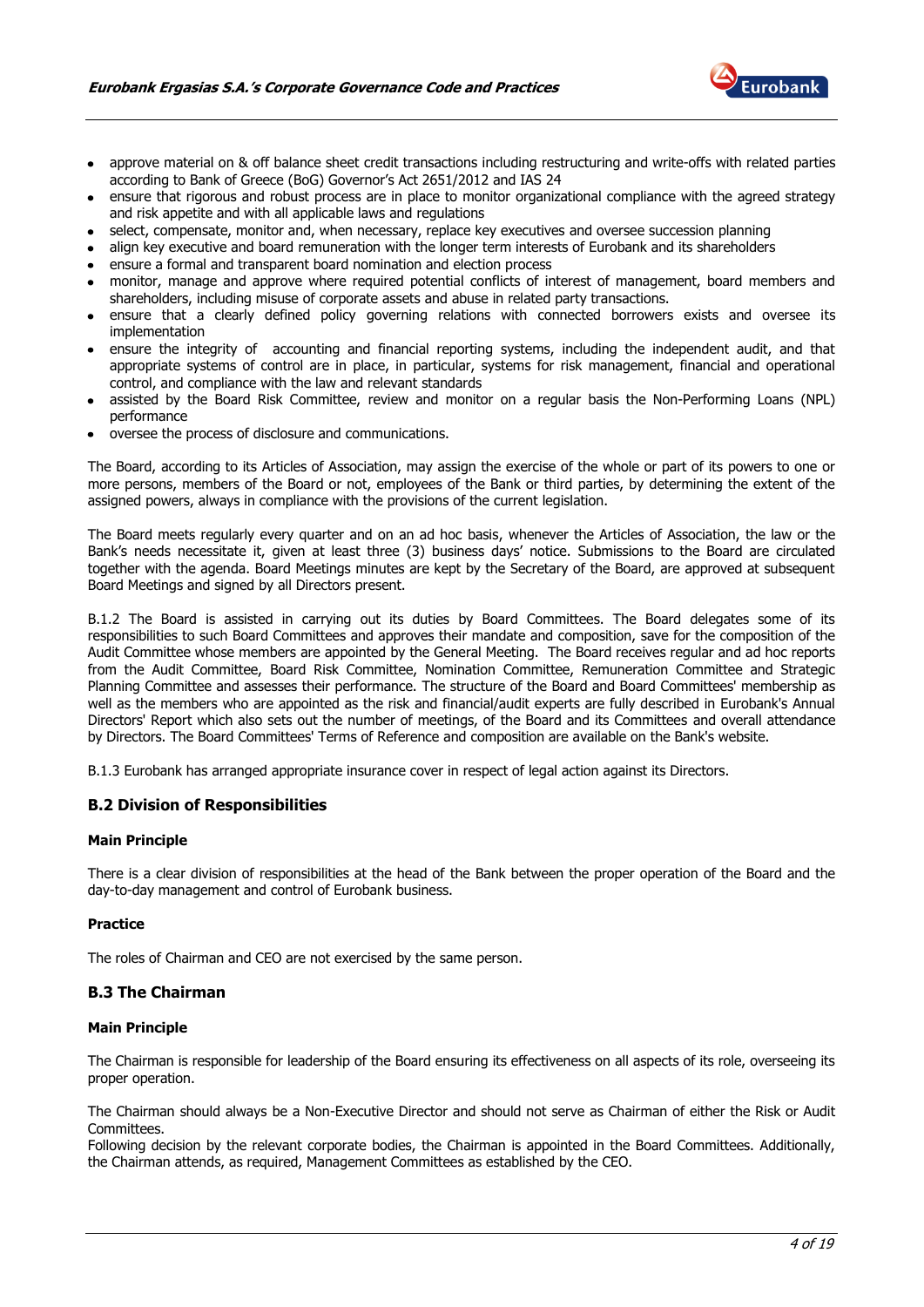

The Chairman is responsible for setting the Board's agenda and ensuring that adequate time is available for discussion of all agenda items, in particular strategic issues. He promotes a culture of openness and debate by facilitating the effective contribution of Non-Executive Directors in particular and ensuring constructive relations between Executive and Non-Executive Directors and encourages challenge on the Board. In addition, he ensures that the Directors receive accurate, timely and clear information. The Chairman is also responsible for continuous and clear communication with the representatives of the Ministry of Finance and the HFSF. Finally, the Chairman is available should shareholders raise any  $i$ ssues.

## <span id="page-4-0"></span>**B.4 Non-Executive Directors**

## **Main Principle**

Non-Executive Directors are responsible for the overall promotion and safeguarding of the Bank's interests. The main duties of the Non-Executive Directors performed either within the Board or through Board Committees, are to:

- constructively challenge and contribute to the development of strategy
- monitor the reporting of performance
- scrutinise the performance of management in meeting agreed goals and objectives
- ensure that financial information is accurate and that financial controls and systems of risk management are robust and defensible
- determine the appropriate level of remuneration of Executive Directors
- have a prime role in appointing and, where necessary, removing Executive Directors and in succession planning
- support executives in their leadership of the business while monitoring their conduct
- approve and revise the principles of the remuneration policy both at Bank and Group level and oversee its implementation (see also par. E.2.1).

#### **Practice**

Where they considered it necessary, the Independent Non-Executive Directors should submit, to the ordinary or extraordinary Shareholders' General Meetings of Eurobank, their own reports on a specific subject, either individually or together.

## <span id="page-4-1"></span>**B.5 Non-Executive Director representing the Greek State**

#### **Main Principle**

Eurobank participates in the Greek State program to support liquidity in the Greek economy under Law 3723/2008. Following the Bank's accession to the provisions of Law 3723/2008 for the participation of the Bank to the Greek State Bank Support Program, a share capital increase with the issuance of 345,500,000 non-voting preference shares took place. The entire share capital increase was covered by the Greek State through the contribution of equal value government bonds.

#### Rights under L. 3723/2008

The preference shares confer upon the Greek State the following privileges:

- 1. the right to collect a fixed return as specified in par. 3. article 1, Law 3723/2008, as in force and in article 5 of the Bank's Articles of Association
- 2. the right to vote in the Special Meeting of preferred shareholders in the circumstances provided by Law 2190/1920
- 3. the right to appoint to the Board of Directors its representative
- 4. The right to preferential reimbursement, in priority to all other shareholders and pari passu with the HFSF, from the proceeds of the Bank's liquidation, in the event the Bank is liquidated.

The Greek State representative has the right to:

- 1. veto (i) resolutions of strategic character; (ii) resolutions which materially alter the legal or financial situation of the Bank and require approval by the General Meeting of the ordinary shareholders; or (iii) resolutions related to the distribution of dividends and the remuneration policy concerning the Board members and the Bank's general managers and their deputies, pursuant to a relevant decision of the Minister of Finance or in the event such representative considers that the resolution may jeopardise the interests of the Bank's depositors or materially affect the solvency and the orderly operation of the Bank
- 2. attend the General Meeting of the ordinary shareholders and veto the discussion and resolutions of the abovementioned issues
- 3. have free access to the Bank's books and records for the purposes of Law 3723/2008.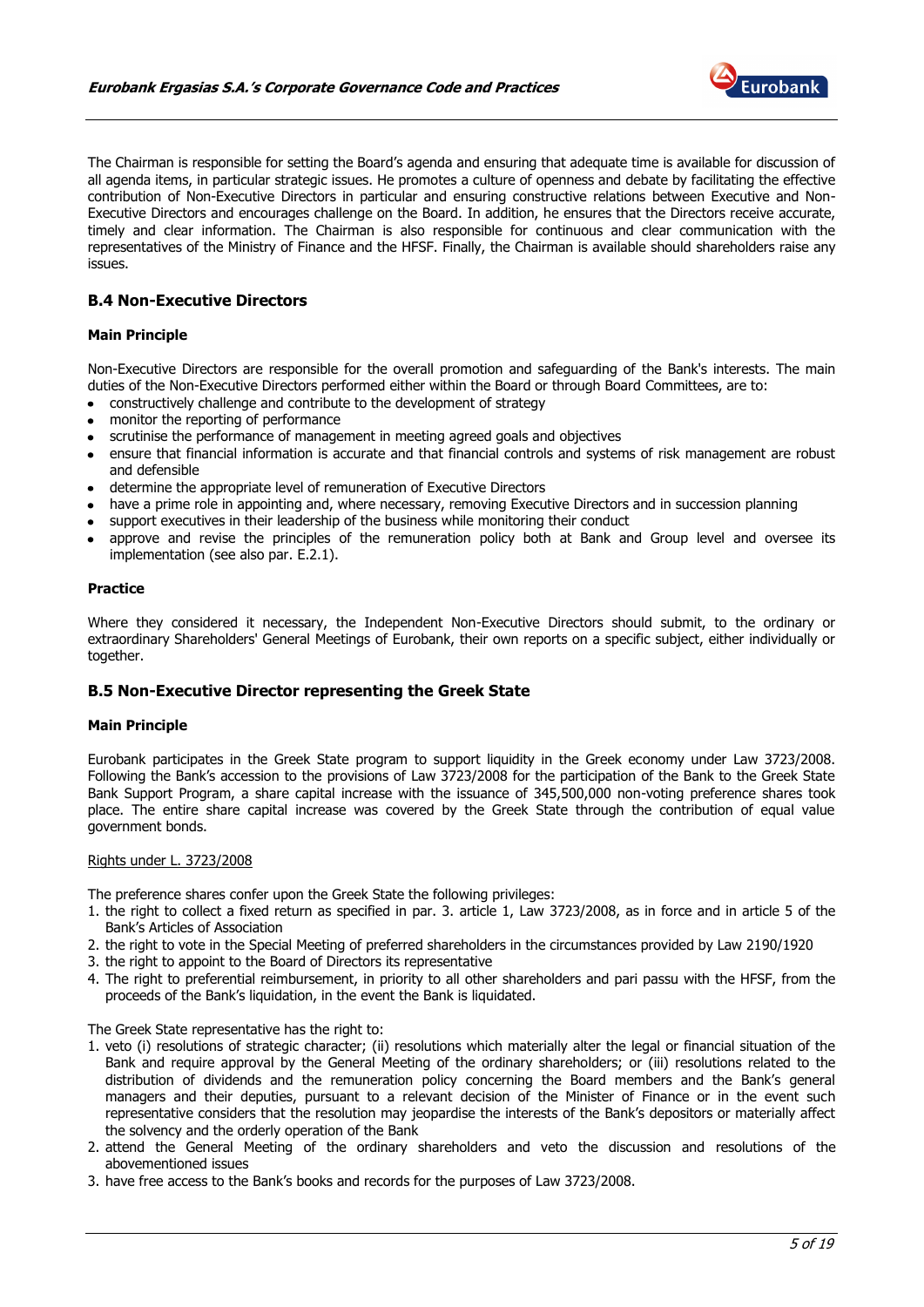

## <span id="page-5-0"></span>**B.6 Non-Executive Director representing the HFSF**

#### **Main Principle**

According to the provisions of Law 3864/2010 (HFSF Law), as in force, the HFSF has appointed one (1) representative to the Board (Representative) as a Non-Executive member whose rights derive from HFSF Law and the RFA signed between the Bank and HFSF according to the provisions of the aforementioned Law.

The RFA regulates, among others, (a) the corporate governance of the Bank, (b) the Restructuring Plan and its monitoring, (c) the monitoring of the implementation of the Bank's NPL management framework and of the Bank's performance on NPL resolution. Furthermore it deals with (d) the Material Obligations and the switch to full voting rights, (e) monitoring of Bank's actual risk profile against the approved Risk and Capital Strategy (f) the HFSF's prior written consent for the Bank's Group Risk and Capital Strategy and for the Bank's Group Strategy, Policy and Governance regarding the management of its arrears and non-performing loans, and (g) the duties, rights and obligations of HFSF's Representative in the Board.

The RFA and the applicable HFSF Law do not preclude, reduce or impair the Bank's management to continue to determine independently, among others, the Bank's commercial strategy and policy in compliance with the restructuring plan and the decisions on the day-to-day operations.

#### Rights under HFSF Law

HFSF has:

- restricted voting rights in the Bank's General Meetings; under this framework, the HFSF exercises its full voting rights in the General Meetings only for decisions concerning the amendments of the Bank's Articles of Association, including the increase or reduction of the capital or the corresponding authorization to the Board, the mergers, divisions, conversions, revivals, extension of term or dissolution of the Bank, the transfer of assets (including the sale of subsidiaries), or any other issue requiring increased majority as provided for in the Law 2190/1920
- the right to be represented with one (1) member in the Board of Directors
- the right to preferential reimbursement, in priority to all other shareholders and pari passu with the Greek State as preference shareholder under Law 3723/2008, from the proceeds of the Bank's liquidation, in the event the Bank is liquidated
- free access to the Bank's books and records for the purposes of HFSF Law, with executives or consultants of its choice
- the responsibility to perform, assisted by an independent consultant of international reputation, evaluation of the Bank's corporate governance framework, Board and Committees, as well as their members, in accordance with HFSF Law provisions
- the right to approve the Restructuring Plan or any amendment on it before its submission by the Ministry of Finance to the European Commission for approval. HFSF also monitors and reviews the performance of the Restructuring Plan's implementation.

HFSF's representative has the right to:

- request the convocation of the Shareholders' General Meeting
- request the convocation of the Board
- veto any resolution of the Board (i) related to dividend distributions, the remuneration policy and the additional compensation (bonus) of Board members, of General Managers or of those to whom the duties of a General Manager have been assigned as well as of their deputies (ii) which may jeopardise depositors' interests or materially affect liquidity, solvency or, in general, the prudent and orderly operation of the Bank (such as business strategy and asset/liability management etc.) or (iii) concerning corporate actions resulting in the amendments of the Bank's Articles of Association, including the increase or reduction of the capital or the corresponding authorization to the Board, the mergers, divisions, conversions, revivals, extension of term or dissolution of the Bank, the transfer of assets (including the sale of subsidiaries), or any other issue requiring increased majority as provided for in the Law 2190/1920 which may materially impact HFSF's participation in the Bank's share capital
- request the postponement of a Board meeting or the discussion of any item for up to three (3) business days so as to receive HFSF's Executive Board's instructions
- approve the Chief Financial Officer (CFO) of the Bank.

In exercising these rights, the HFSF representative should take into account the business autonomy of the Bank.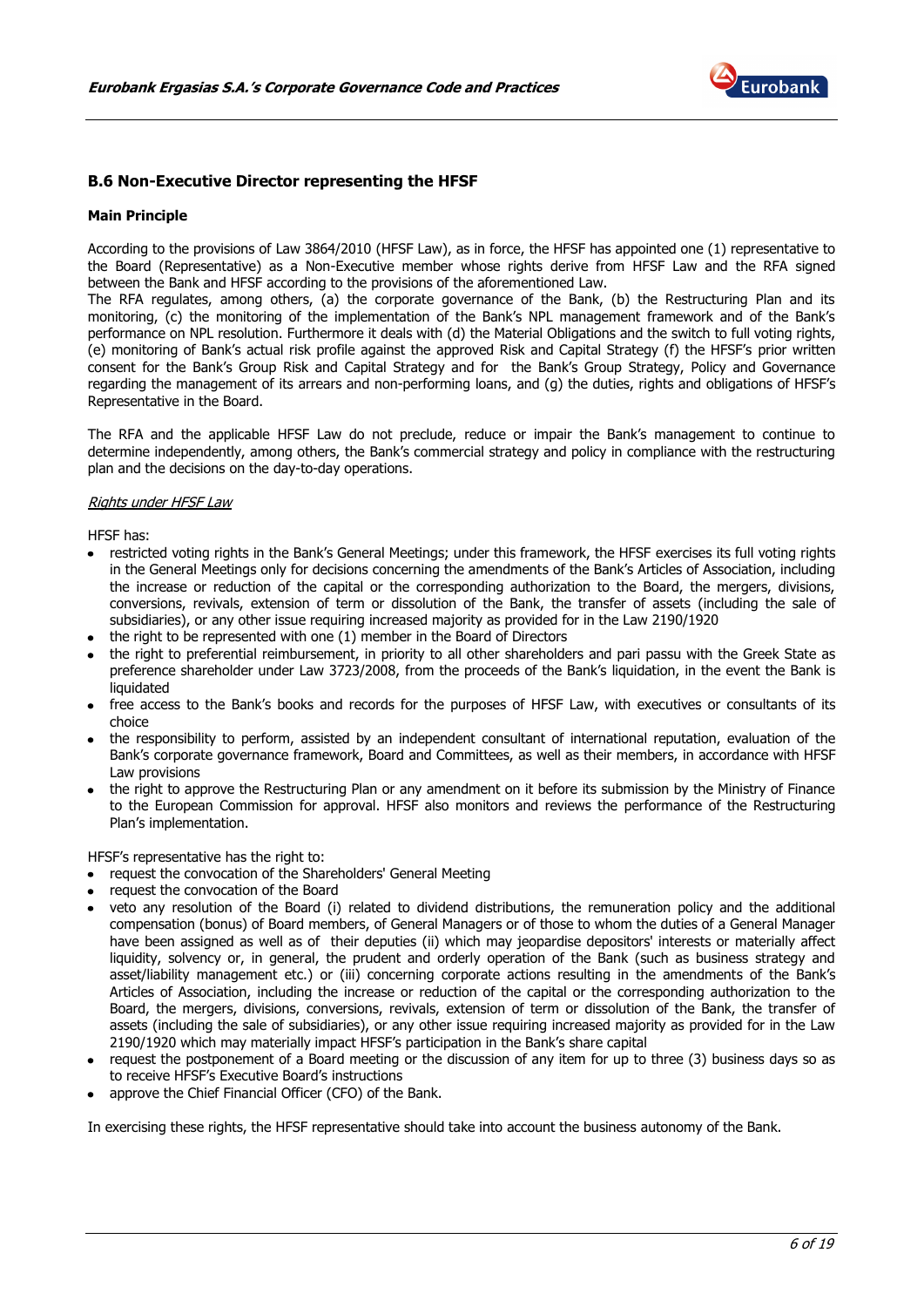

Rights under RFA, additional to the rights provided for in HFSF Law

HFSF has the right to:

- appoint HFSF's representative as member in Audit, Risk, Nomination and Remuneration Committees
- appoint an observer in the Board and in the Audit, Risk, Nomination and Remuneration Committees with no voting rights
- review the annual Board and the Board Committees' self-assessment for the purpose of identifying weaknesses and improving working methods and effectiveness
- monitor the implementation of the Bank's non-performing loan management framework and of the Bank's performance on non-performing loans resolution.

HFSF's representative has the right to:

- participate in the Audit, Risk, Remuneration and Nomination Committees
- request the convocation of the Board Committees he participates
- include items on the agenda of the General Meetings, the Board and the Audit, Risk, Nomination and Remuneration Committees meetings
- request the postponement of a Board meeting, in case the notification for the date of a Board meeting, including the agenda and the relevant material, data or information and all supporting documents with respect to the items of the agenda, are not sent at least three (3) business days prior to the Board meeting
- request an adjournment of any Board meeting or the discussion of any item up to three (3) business days, if it finds that the material, data or information and the supporting documents submitted to the HFSF pursuant to the items of the agenda of the forthcoming Board meeting are not sufficient
- veto any decision related to any other veto right each time provided by the HFSF Law.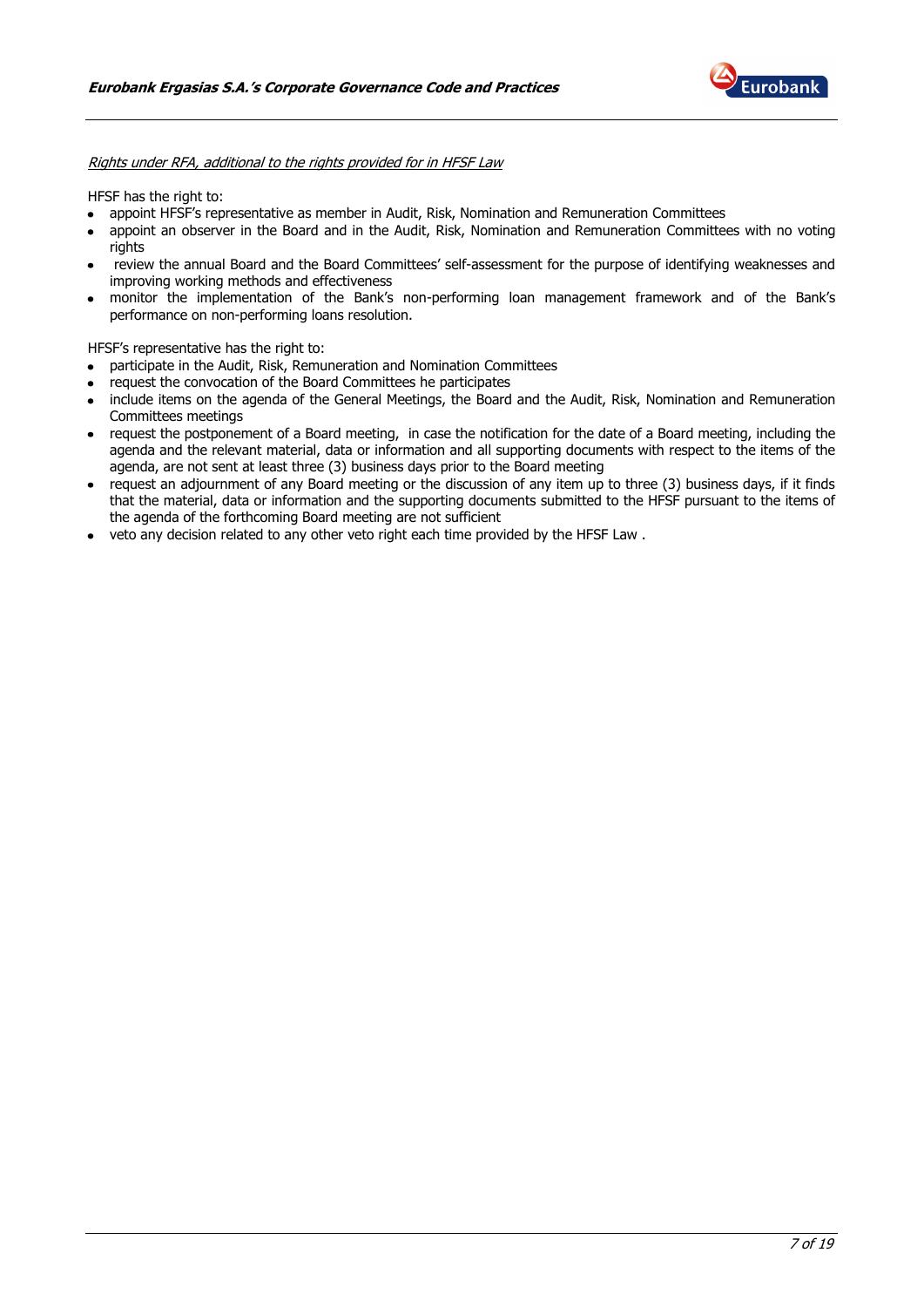

## <span id="page-7-0"></span>**SECTION C: Effectiveness**

## <span id="page-7-1"></span>**C.1 The Composition of the Board**

#### **Main Principle**

The Board and its Committees have the appropriate balance of skills, experience, independence and knowledge to enable them to discharge their respective duties and responsibilities effectively.

The Board has a sufficient size ensuring that the requirements of the business can be met; changes to the Board's composition and its Committees can be managed without undue disruption. Decisions are taken following discussions which exhaust the issues to the satisfaction of all Directors present.

The Board in deciding chairmanship and membership of its Committees ensures membership's refreshment and that no undue reliance is placed on particular individuals.

No one other than the Committee Chairman and members is entitled to be present at a meeting of the Risk, Nomination, Audit, or Remuneration Committee, but others may attend at the invitation of the Committee Chairman.

As of 22 February 2013, the Monitoring Trustee appointed by the European Commission (DG Competition) may attend any meeting.

As of 1 February 2016, and following the provisions of the RFA the HFSF appointed an observer, with no voting rights, in the Bank's Board and the Audit, Risk, Nomination and Remuneration Committees.

#### **Practice**

C.1.1 The General Meeting appoints the Board members, and determines their term of office.

C.1.2 The Bank presents in the annual financial report the Board membership, identifying each Independent Non-Executive Director. The Nomination Committee considers which members qualify as Independent Non-Executive Directors and in this consideration applies independence criteria under local regulations (L.3016/2002) and European Commission's recommendation 2005/162/EC.

The Nomination Committee is also responsible to review semi-annually the independence of Non-Executive Directors and make recommendations to the Board with regard to any changes. The review of the independence of the Non-Executive Board members should be documented as appropriate.

## <span id="page-7-2"></span>**C.2 Appointments to the Board-Role of Nomination Committee**

#### **Main Principle**

The Bank has a formal, rigorous and transparent procedure for the appointment of new Directors to the Board that is carried out by the Nomination Committee. The Nomination Committee identifies and recommends, for the approval of the Board, or the General Meeting, as the case may be, candidates as members of the Board (including existing Board members at the conclusion of their specified term of office) and properly considers issues related to succession planning and in particular satisfies itself that plans are in place related to the succession planning of key management personnel.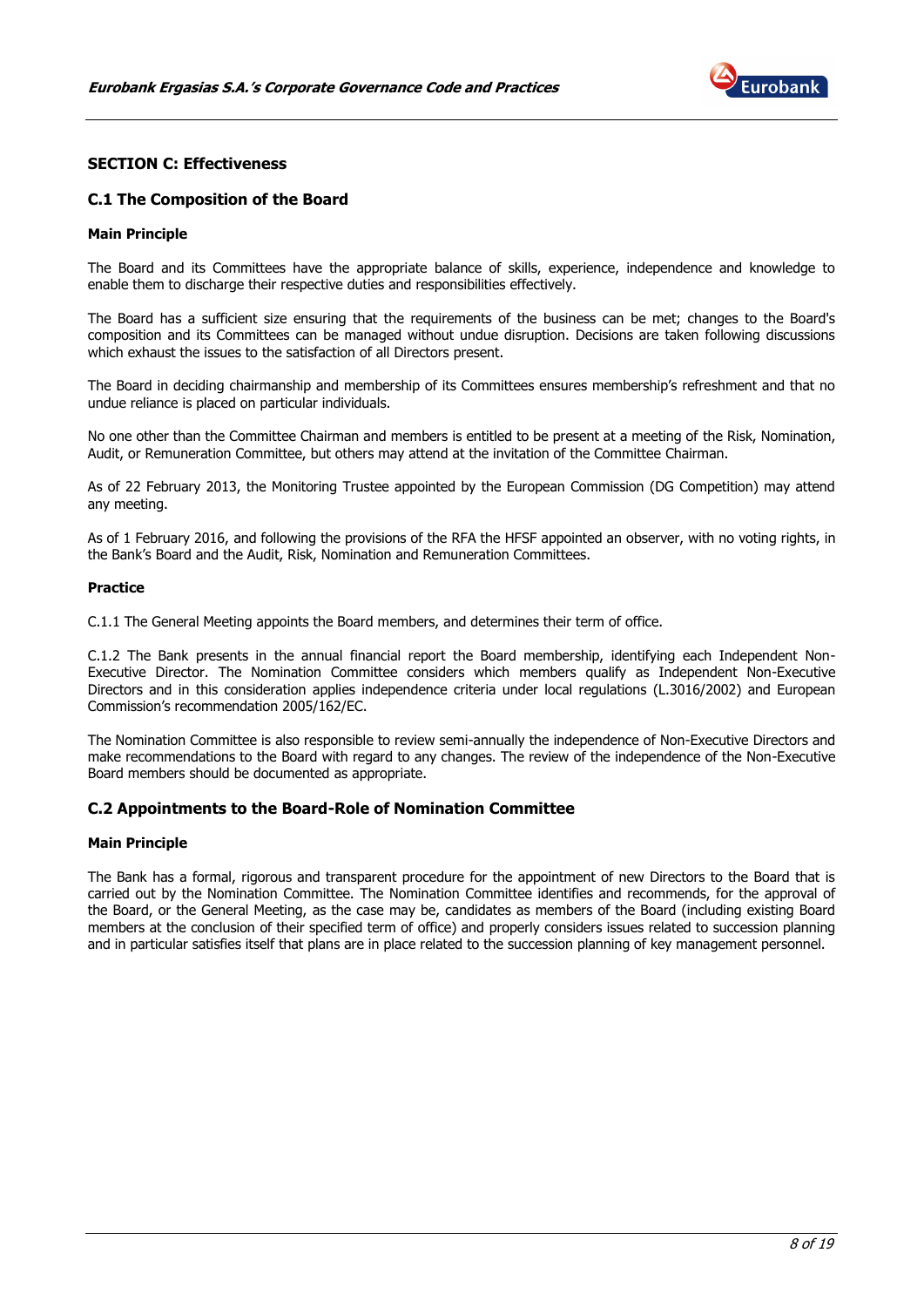

#### **Practice**

C.2.1 The Nomination Committee's members should not exceed 40% (rounded to the nearest integer) of total Board members (excluding the HFSF and the Greek State Representatives) with a minimum of three (3) members. The Nomination Committee's members are appointed biennially by the Board taking into consideration the legal and regulatory framework. All members of the Nomination Committee should be Non-Executive, while the Chairman should be Independent Non-Executive. One (1) of the members should be the HFSF Representative. The HFSF also appoints an observer in the Nomination Committee, in line with the provisions of the RFA.

C.2.2 The Committee is in quorum and meets validly when half of its members plus one (1) are present or represented (fractions, if any, are not counted), provided that no less than three (3) members are present. The Committee's resolutions require an absolute majority of the members who are present or represented. In case of a tie of votes, the Chairman has the casting vote. No individual is present when his/her own succession is being considered.

C.2.3 The Nomination Committee, at least annually, has the responsibility to assess the structure, size, composition and performance of the Board and make recommendations to the Board with regard to any changes. At least annually the Committee conducts its own self-assessment and reviews its performance and terms of reference. Any changes in the terms of reference are submitted to the Board for approval.

C.2.4 The Nomination Committee, at least annually, assesses the knowledge, skills and experience of individual Board members and of the Board collectively. It also prepares a description of the roles and capabilities required for a particular appointment and assesses the time commitment expected.

The Nomination Committee reviews regularly and approves the Board Nominees' selection criteria policy and it also identifies and recommends, for the approval of the Board or the General Meeting, where required, candidates as members of the Board as well as members of the Audit Committee and the Risk Committee.

Moreover, the Nomination Committee ratifies the appointment of key management personnel, excluding the Heads of Group Internal Audit and Compliance who are appointed by the Audit Committee and the Chief Risk Officer who is appointed by the Board Risk Committee, following in both cases consultation with the Nomination Committee. The appointment of the Chief Financial Officer is subject to HFSF's representative approval. Also, the Nomination Committee properly considers issues related to succession planning and in particular satisfies itself that plans are in place related to the succession planning of key management personnel.

Additionally, the Nomination Committee prepares the Board of Directors Diversity Policy, approved by the Board, according to which the Nomination Committee recommends to the Board measurable objectives for the representation of the underrepresented gender and for achieving diversity in the Board.

The Nomination Committee, also, ratifies the composition and members of the Committees established by the CEO.

Furthermore, the Nomination Committee is informed on the selection of candidates as members of the Board of Directors of Group's significant subsidiaries, prior to their election.

Finally, the Nomination Committee considers actual or potential conflicts of interest of the Board members and assesses the need for escalation to the Board.

C.2.5 The Bank's Directors Report, in its Corporate Governance Statement, describes Nomination Committee's work during the previous year.

## <span id="page-8-0"></span>**C.3 Commitment**

#### **Main Principle**

All Bank Directors allocate sufficient time to undertake the role to which they have been appointed.

## **Practice**

C.3.1 The Chairman dedicates appropriate time to fulfil his duties to the Board.

C.3.2 When the Nomination Committee recommends candidates to fill Board vacancies it ensures that they have sufficient time to meet what is expected of them.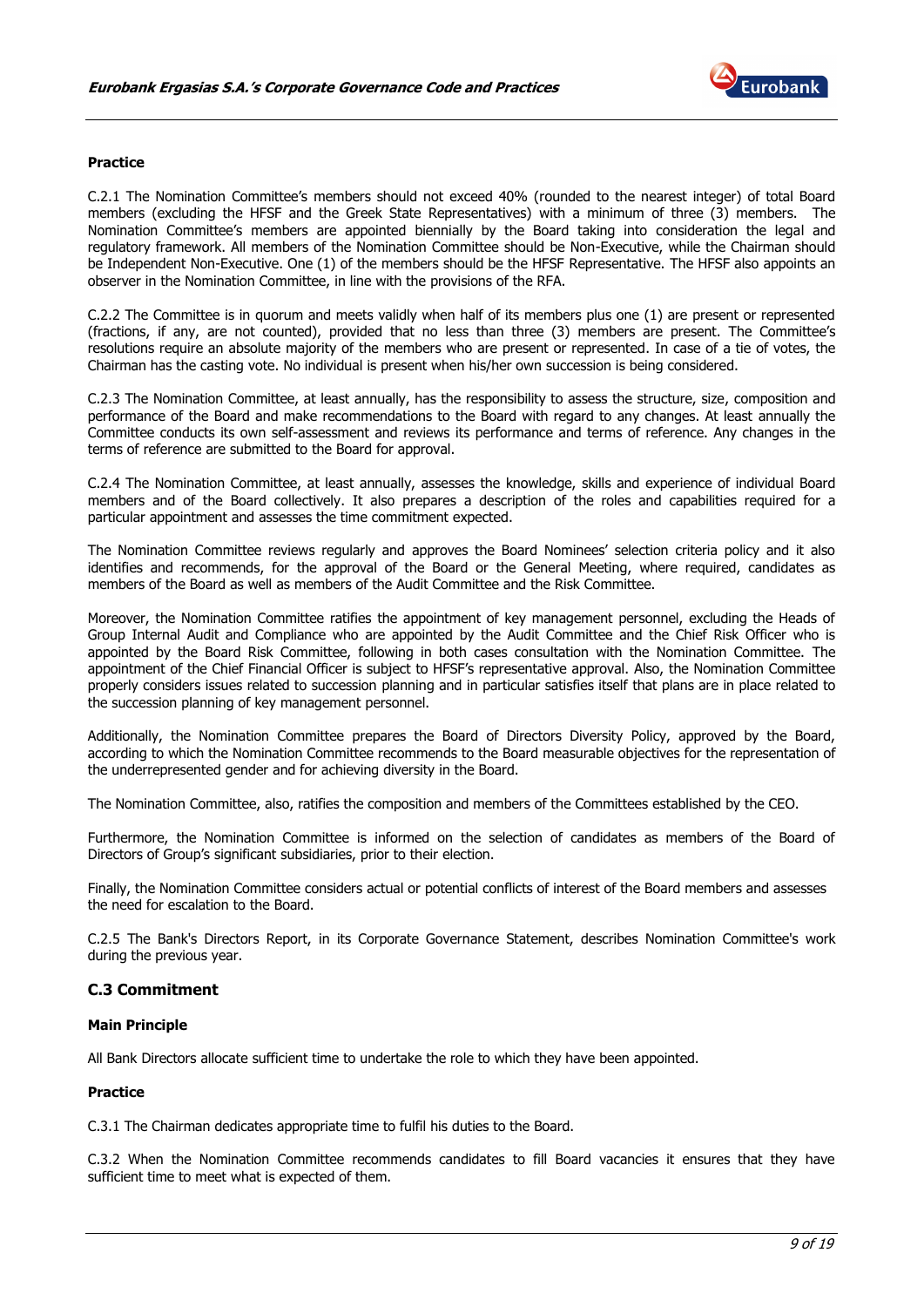

Annually, the Nomination Committee, reports to the Board of Directors' other significant commitments and directorships outside the Group.

C.3.3 All Board members are committed to devoting significant time to the Board.

The Nomination Committee monitors semi-annually the attendance of the Directors to the Board and its Committees and assesses the need for escalation to the Board.

C.3.4 Directors are entitled to manage their own affairs in privacy. However, their work must be carried out in an environment which is free from any suggestion of improper influence. Those providing information must be confident that it will be properly handled and conflicts of interest must be identified immediately and be properly managed. Directors must take steps to ensure that any conflict of interest which they may be subject to does not affect a decision taken by the Bank.

Directors, beyond their legal obligations, are therefore expected to inform the Chairperson of the Nomination Committee for any personal or business interests which might influence their judgment or which could be perceived to do so.

C.3.5 The Directors shall not hold more than one (1) of the following combinations of directorships at the same time:

a) one (1) executive directorship and two (2) non-executive directorships;

b) four (4) non-executive directorships.

Bank of Greece as the competent authority may authorize Board members to hold one additional non-executive directorship.

## <span id="page-9-0"></span>**C.4 Development**

#### **Main Principle**

All Βank Directors receive a formal induction on joining the Board and regularly update and refresh their skills and knowledge.

## **Practice**

All Directors on appointment receive a full and formal update on the Bank's business and strategy along with information about their obligations under the local regulations and the Board's procedures. The Chairman attends Management Committees as required and ensures that Directors receive necessary updates on the Bank's activities on an on-going basis.

## <span id="page-9-1"></span>**C.5 Information and Support**

#### **Main Principle**

The Board is supplied in a timely manner with information in a form and of a quality appropriate to enable it to discharge its duties.

Under the direction of the Chairman, the Board's Secretary's responsibilities include ensuring good information flows within the Board and its Committees and between senior management and Non-Executive Directors, as well as facilitating induction and assisting with professional development as required.

#### **Practice**

C.5.1 The Chairman, through the Secretary to the Board, ensures that the Directors receive accurate, timely and clear information. Management has an obligation to provide such information and Directors seek clarifications or amplification where necessary.

C.5.2 The Secretary of the Board and Group Corporate Governance support the Board on all governance matters.

C.5.3 The Board ensures that Directors, especially Non-Executive, have access to independent professional advice at the Group's expense when they judge it necessary to discharge their responsibilities as Directors. Committees are provided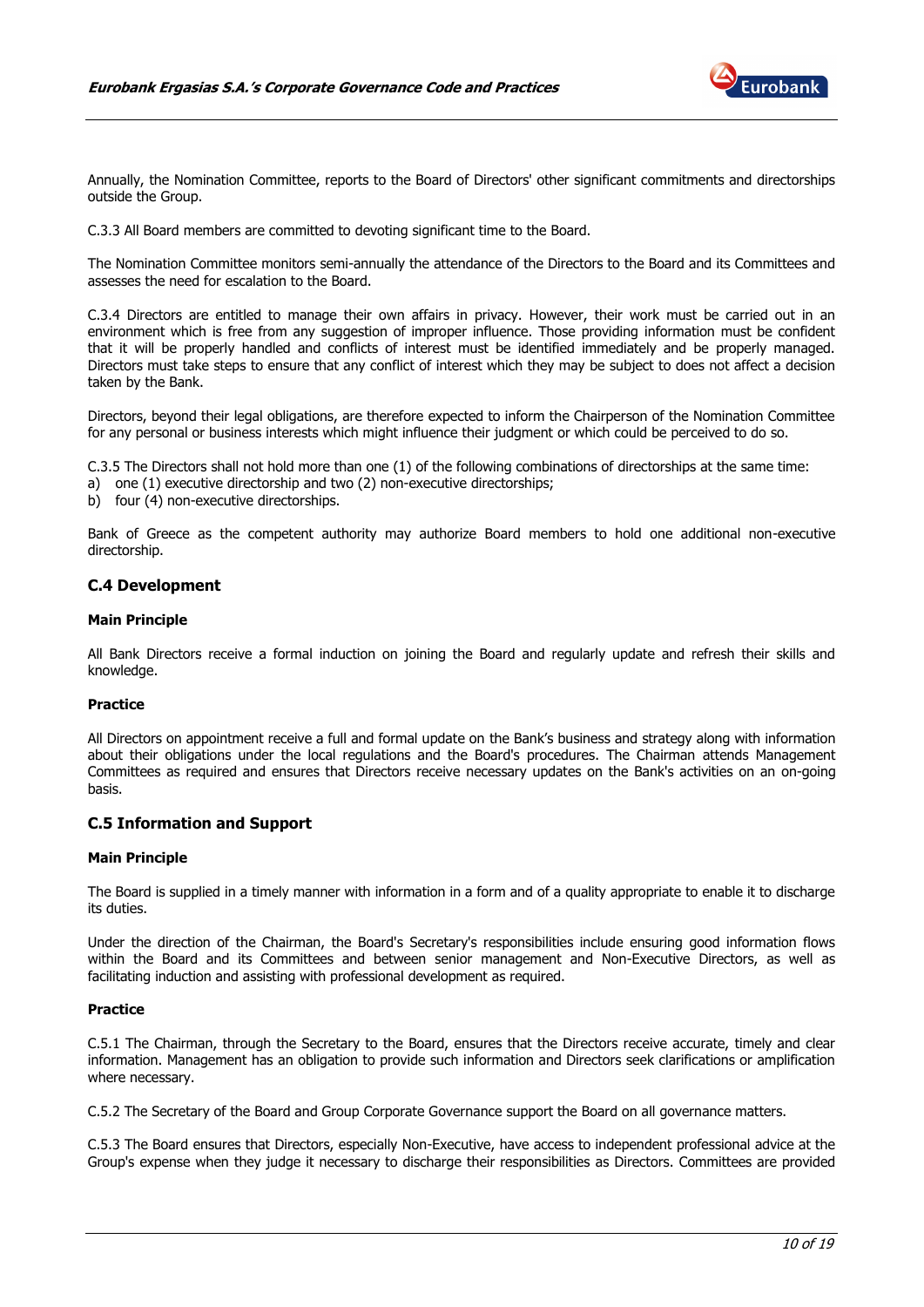

with sufficient resources to undertake their duties and are empowered to seek independent, professional advice whenever required.

C.5.4 All Directors have access to the advice and services of the Company Secretary, who is responsible to the Board for ensuring that Board procedures are complied with. Both the appointment and removal of the Board Secretary are matters for the Board as a whole.

## <span id="page-10-0"></span>**C.6 Evaluation**

## **Main Principle**

The Nomination Committee undertakes annually a formal evaluation of the Board's performance.

#### **Practice**

The Nomination Committee undertakes, annually a performance evaluation of the Board, assessing the knowledge, skills and experience of individual Directors and of the Board collectively and reports to the Board accordingly. The Board acts on the results of the evaluation by recognising the strengths and addressing the weaknesses. Additionally, the Board takes note of the self-evaluation reports of the Board Committees.

## <span id="page-10-1"></span>**C.7 Re-election**

#### **Main Principle**

The Bank's Annual General Meeting (AGM) appoints the whole Board and decides it's term of office, in compliance with the provisions of Law.

#### **Practice**

The Nomination Committee identifies and recommends to the Board for appointment by the General Meeting, at the conclusion of the Board's tenure, candidates as members of the Board for a specific term of office, including any reappointment of Directors or the appointment of new candidates. Biographical details and any other relevant information are provided on the Bank's website to enable shareholders to take an informed decision on their election.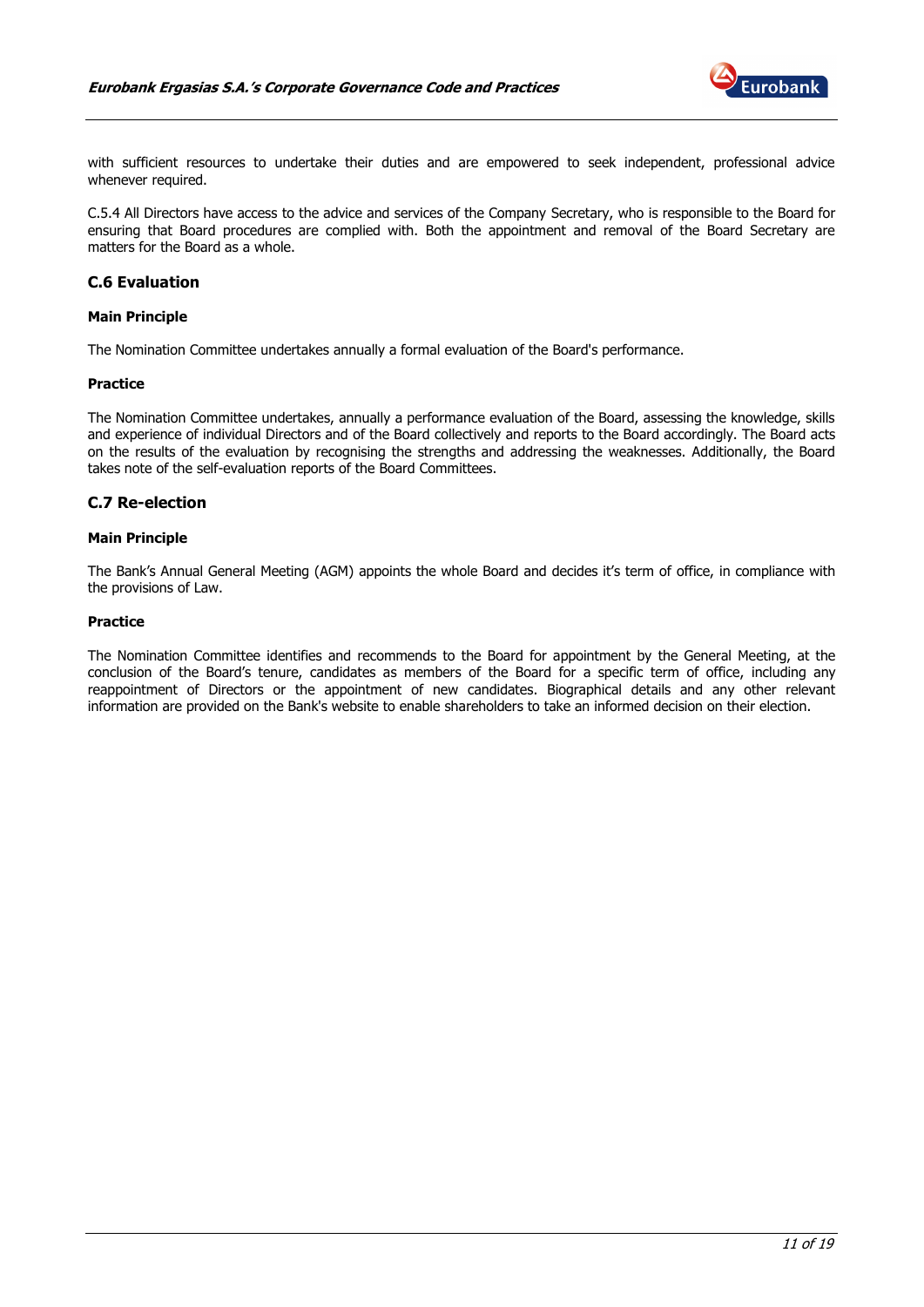

## <span id="page-11-0"></span>**SECTION D: Accountability**

## <span id="page-11-1"></span>**D.1 Financial and Business Reporting**

#### **Main Principle**

The Directors present a fair, balanced, detailed and understandable assessment of Eurobank's position and prospects.

The Board's responsibility to present a fair, balanced and understandable assessment extends to interim and other pricesensitive public reports and reports to regulators as well as to information required to be presented by statutory requirements.

The Board establishes arrangements that enable it to ensure that the information presented is fair, balanced and understandable.

#### **Practice**

D.1.1 The Directors provide a statement regarding the compliance of annual and semi-annual financial statements with applicable accounting standards and the fair presentation of financial position and results of Eurobank. In addition, the annual report of the Directors includes a fair review of the development, the performance and the position of the Bank and the Group, together with a description of the principal risks and uncertainties they face. Additionally, the Board provides, through its annual and semi-annual reports, financial results review, business outlook and risks, going concern considerations, as well as any other relevant information to shareholders required by applicable laws and corporate governance standards.

Furthermore, the auditors provide a statement regarding their reporting responsibilities on the financial statements.

D.1.2 The Bank provides on a quarterly basis a presentation of financial results and an analysis of performance highlights.

## <span id="page-11-2"></span>**D.2 Risk Management and Internal Control**

#### **Main Principle**

The Board approves strategic risk management decisions (e.g. risk appetite, balance sheet profile and risk management structure) and monitors the quantitative and qualitative aspects of all market, credit, liquidity and operational risks.

The Board determines annually the nature and extent of the significant risks it considers appropriate for the Bank to take in achieving its strategic objectives and determines the capital required to support the risk profile of its balance sheet and its business operations going forward. It has also established a system of internal controls that is based on international best practice and is designed to provide reasonable assurance regarding the achievement of objectives in the following categories:

- efficient and effective operations
- reliability and completeness of financial and management information
- compliance with applicable laws and regulations.

#### **Practice**

D.2.1 The Board has delegated its Risk Management and Internal Control responsibilities to the Risk and Audit Committees who report to the Board on a regular basis.

D.2.2 The Risk and Audit Committees following preparation/approval and submission to the Board, submit to the BoG the following documents:

- Internal Audit's annual assessment of the systems of internal control
- Audit Committee's annual report on the evaluation of Internal Audit's assessment of the systems of internal controls,
- Audit Committee's annual assessment reports on Compliance's Annual Report as well as on Compliance's Annual report on Anti-money laundering and combating the financing of terrorism issues, and
- Risk Committee's Risk Management Annual Report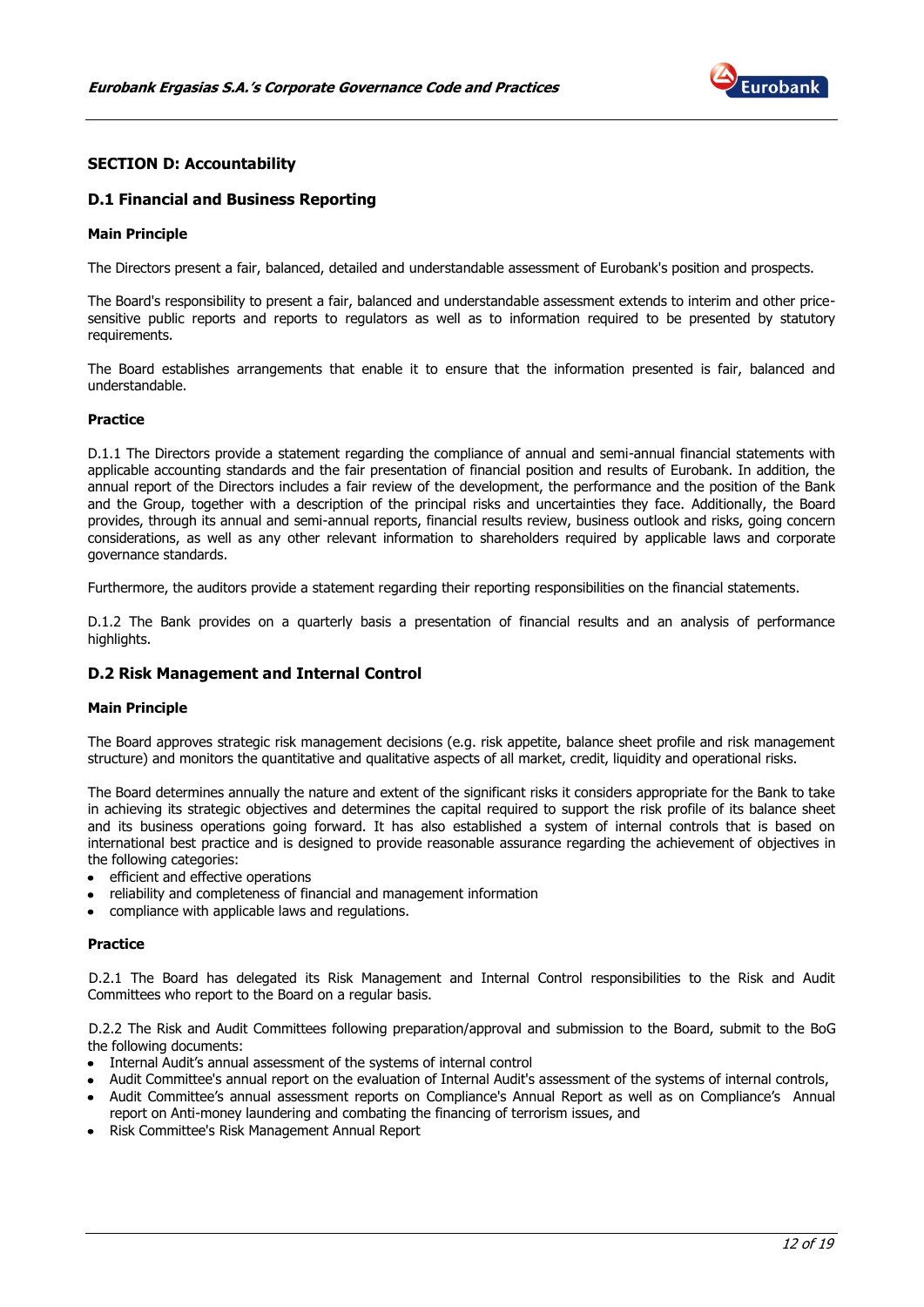

## <span id="page-12-0"></span>**D.3 Audit Committee and Auditors**

## **Main Principle**

The primary function of the Audit Committee is to assist the Board in discharging its oversight responsibilities primarily relating to:

- the review of the adequacy of the Internal Control and Risk Management systems and the compliance with rules and regulations monitoring process
- the review of the financial reporting process and satisfaction as to the integrity of the Bank's Financial Statements.
- the External Auditors' selection, performance and independence
- the effectiveness and performance of the Internal Audit function and of the Compliance function.

#### **Practice**

D.3.1 The General Meeting following a proposal by the Board appoints the Audit Committee members, among the members of the Board, for a term of three (3) years with the option to renew their appointment for four (4) more terms. The Audit Committee members should not exceed 40% (rounded in the nearest integer) of the total BoD members (excluding the HFSF and the Greek State Representatives) with a minimum of three (3) members. All its members should be Non-Executive, 75% of whom (excluding the HFSF and the Greek State Representatives and rounded to the nearest integer) should be Independent. One (1) of the members should be the HFSF Representative. The HFSF also appoints an observer in the Audit Committee, in line with the provisions of the RFA. The Chairman of the Audit Committee, an Independent Non-Executive Director, has extensive knowledge and experience in accounting and auditing issues and should not serve as a Chairman to the Board's Risk Committee. The majority of the Audit Committee members should have competence in finance, auditing and/or accounting.

D.3.2 The Audit Committee's meeting is effective when the majority of the members are in attendance or represented, provided that at least two members are in attendance. The Chairman or the Vice Chairman must be one (1) of the participating members. The Audit Committee resolutions require a majority vote. In case of a tie of votes, the Chairman has the casting vote. The Board is informed whenever a decision of the Audit Committee is not reached unanimously.

D.3.3 The main duties and responsibilities of the Audit Committee as set out in its written terms of reference, are to:

- review the financial statements to be published, including significant financial reporting judgements contained in them
- review the internal control and risk management systems and the compliance with rules and regulations process
- monitor and review the effectiveness of the internal audit and compliance functions
- make recommendations to the Board, for it to put to the shareholders for their approval in General Meeting, in relation to the appointment, remuneration and terms of engagement of the external auditor
- review and monitor the effectiveness of the audit process, taking into consideration relevant professional and regulatory requirements
- develop and implement policy on the engagement of the external auditor to supply non-audit services taking into account relevant ethical guidance regarding the provision of non-audit services by the external audit firm
- consider any issues pertaining to the external auditors' independence and objectivity (including the provision of nonaudit services), to communicate the result to the Board and to recommend, appropriate action. In doing so, the Committee receives annual confirmation from the external auditors regarding their independence.

D.3.4 The Audit Committee recommends to the Board the approval of the Financial Statements and Annual report, following review, analysis and discussion with Management and with external auditors.

D.3.5 The Audit Committee assesses the confidential procedures established by Management for employees to submit complaints and comments regarding compliance with the applicable-legislation, internal regulations and proper practices (whistle blowing). Care is taken to ensure the protection of the whistle-blower.

D.3.6 The Audit Committee:

- ensures that the Internal Audit and Compliance functions are independent, adequately organized, have unrestricted access to any pertinent information and operate efficiently and effectively
- proposes to the Board the appointment, replacement or dismissal of the Internal Audit Director and Head of Compliance & Regulatory Requests Division and periodically assesses their performance and remuneration together with the Remuneration Committee
- approves the Terms of Reference and Activity Plans of the Internal Audit and Compliance functions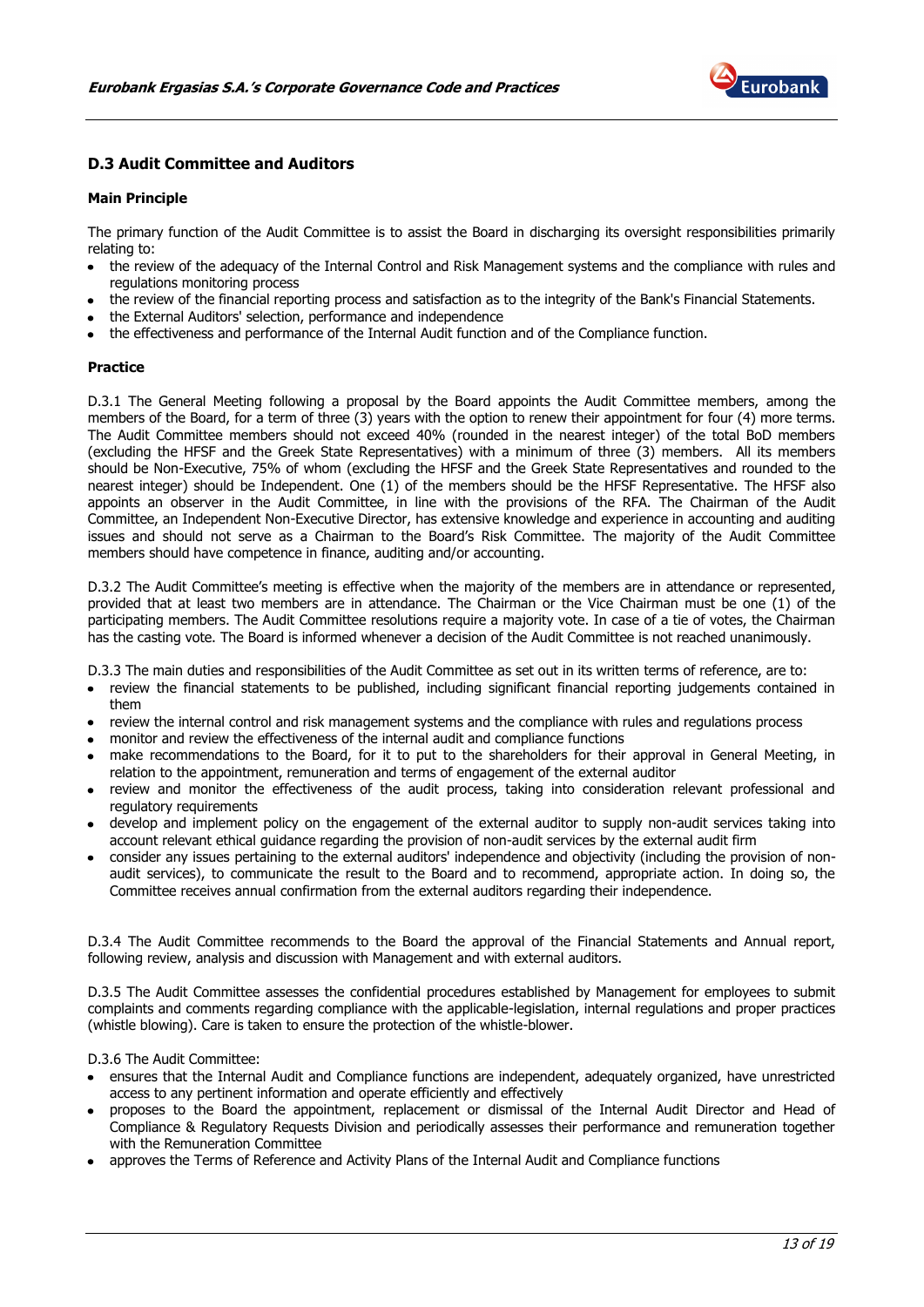

• has primary responsibility for making a recommendation on the appointment, reappointment and removal of the external auditor. For this purpose the Audit Committee annually assesses the performance and independence of the External Auditors and puts in periodic tender the Group's auditors, at least once every four (4) years, and the tendering process takes place two (2) calendar years (cooling off period) prior to their appointment by the General Meeting in order to provide the auditing firms with sufficient time to safeguard their independence.

D.3.7 The Bank's Directors Report, in its Corporate Governance Statement, provides an overview of the Audit Committee's work in discharging its responsibilities during the previous year, including the Committee's work in relation to the financial statements, the effectiveness of the external audit process and the objectivity and independence of the Bank's external auditors.

## <span id="page-13-0"></span>**D.4 Board Risk Committee**

#### **Main Principle**

The Board Risk Committee (BRC) approves strategic risk management decisions (e.g. risk appetite, balance sheet profile and risk management structure) and is in charge of monitoring the quantitative and qualitative aspects of all market, credit, liquidity and operational risks.

#### **Practice**

D.4.1 The Board Risk Committee members are appointed by the Board for a term of three (3) years with an option to renew their appointment for three (3) more times. The BRC members should not exceed 40% (rounded to the nearest integer) of the total Board members (excluding the HFSF and the Greek State Representatives) with a minimum of three (3) members. All BRC members should be Non-Executive while at least one third (1/3) of the members (excluding the HFSF and the Greek State Representatives and rounded to the nearest integer) should be Independent Non-Executive. One (1) member should be the HFSF Representative. The HFSF also appoints an observer, in line with the RFA provisions. The Chairman of the BRC should not also serve as the Chairman of the Audit Committee and should be Independent Non-Executive with a solid experience in commercial banking, financial services and more specifically in risk related issues (credit, market, operational and NPL management), as well as, be familiar with local and international regulatory framework. All members of the BRC should have prior experience in the financial services or commercial banking industry, with at least one member (expert) having solid risk and capital management experience as well as familiarity with local and international regulatory framework.

D.4.2 Quorum requires the majority of BRC members to be in attendance. The Chairman must be one of the participating members. The BRC resolutions require a majority vote. In case of a tie of votes, the Chairman has the casting vote. The Board is informed whenever a decision of the BRC is not reached unanimously.

D.4.3 The main duties and responsibilities of the Board Risk Committee as set out in its written terms of reference, are to:

- ensure that Bank has a well-defined Group risk strategy and risk appetite. The risk appetite should be articulated via a set of quantitative and qualitative statements for specific risk categories, including liquidity risk and specific tolerance levels (by portfolio, sector, geography, credit rating etc.)
- review and recommend to the Board the Bank's risk strategy and risk appetite, including an assessment of the appropriateness of the Bank's business/restructuring plan in the context of risk appetite, on an annual basis or more frequently, as required
- review, at least, on a monthly basis the Bank's risk profile vs. the Bank's risk appetite criteria, based on reports prepared by Risk Management Division
- review any overrides to the policy governing relations with Connected Borrowers, as monitored and reported by the Risk Management Division
- ensure that there are appropriate oversight mechanisms and controls for the monitoring and effective management of "troubled assets" defined so as to include:
	- Non-performing exposures (NPEs)
	- Performance of restructured (forborne) loans
	- Exposures which have been written off for accounting purposes but for which the Bank still pursues partial or full recovery
- review, approve and submit to the Board the annual Internal Capital Adequacy Assessment Process (ICAAP) report and the Internal Liquidity Adequacy Assessment Process (ILAAP) report prepared by the Risk Management Division in co-operation with the Group Finance and submitted to the Board of Directors, to the Single Supervisory Mechanism (SSM) and BoG
- ensure that the Risk Governance principles as set out in the RFA are complied with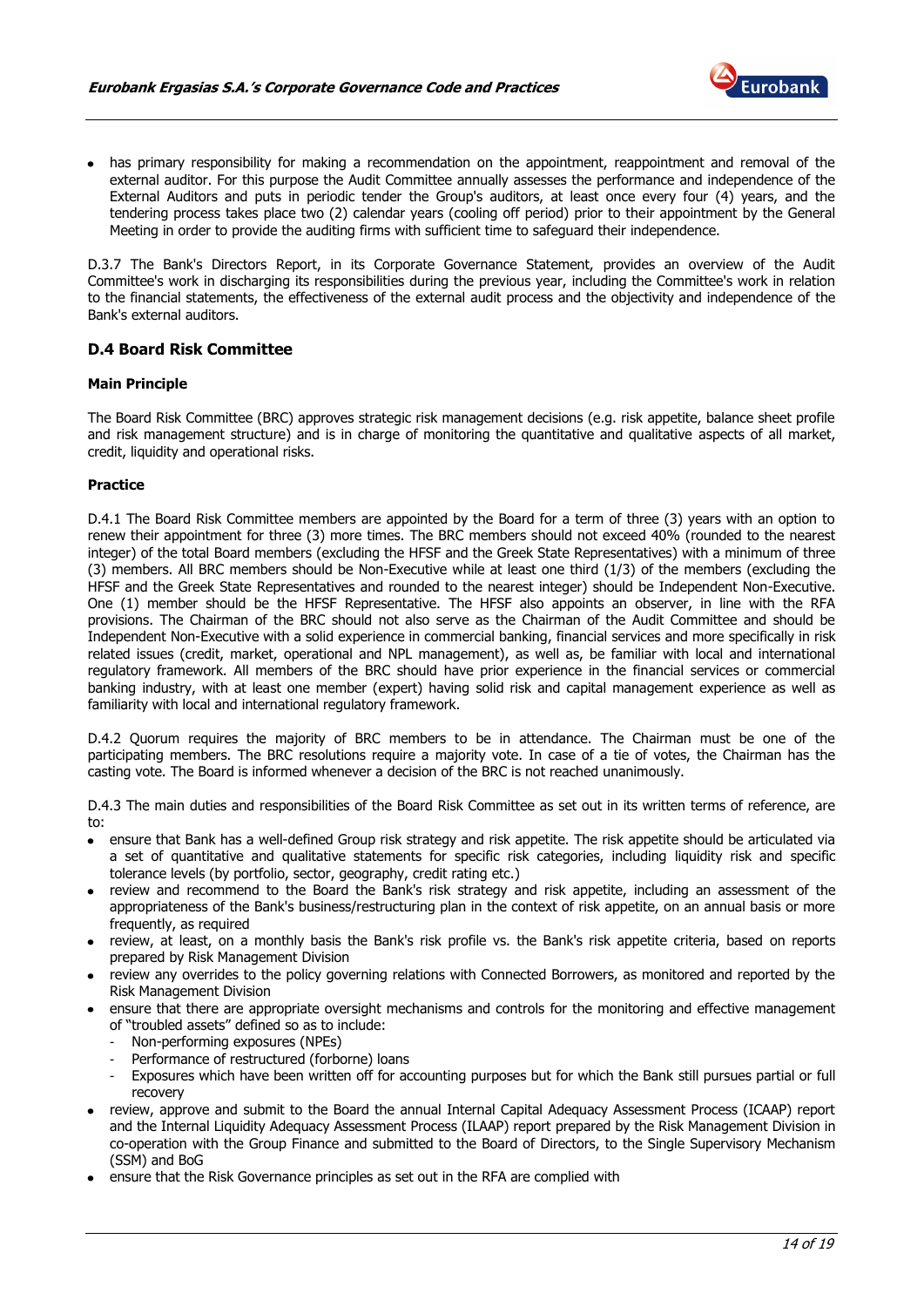

- review and approve the Chief Risk Officer's annual report (prepared in accordance with relevant requirements of BoG Governor's Act 2577/9.3.2006) which is subsequently submitted to the Board of Directors and the BoG
- keep Board and Audit Committee updated on important relevant risk matters and, to propose to the Board corrective actions in case the Committee identifies that the risk strategy is not implemented, partly or in full.

D.4.4 The Bank's Directors Report, in its Corporate Governance Statement, describes Board Risk Committee's work during the previous year.

## <span id="page-14-0"></span>**D.5 Strategic Planning Committee**

#### **Main Principle**

The SPC's purpose is to:

- Assist the Board's Executive Officers in planning, developing and implementing the Group's Strategy
- Recommend to the Board certain initiatives in relation to the Group's strategy.

The function of the SPC is subject to the provisions of the RFA.

#### **Practice**

D.5.1 The SPC members are appointed by the Board, on the recommendation of its Chairman, following the proposal by the Nomination Committee. The Committee's members are appointed for a term of office of three (3) years that can be renewed up to three (3) times. The Committee consists by at least five (5) members who may be, besides the Chairman and the CEO, of Board's Executive members and Senior Executive Officers.

D.5.2 The Committee has a quorum and duly convenes if half of its members plus one (including the Chairman or the CEO) are present. Decisions shall be validly taken by simple majority vote of members present. In case of a tie of votes the Chairman (or in his absence the CEO) has the casting vote. The Board shall be informed whenever a decision of the Committee is not reached unanimously. The opinion of the minority should be recorded in the meeting's minutes.

D.5.3 The key tasks and responsibilities of the SPC as set out in its terms of reference, are to:

- ensure that the Group develops a well-defined planned medium term strategy in line with the Board's guidance and its approved business and restructuring plan
- review, within the framework of which the Executive Board draws up the annual budget, the business plan and the restructuring plan, the key objectives and goals contained therein and review major business initiatives, before their submission for approval to the Board.
- review, analyze and deliberate issues concerning the Group's strategic choices (e.g. strategic partnerships, share capital increase, issuing convertibles and/or launching debt issuance programs, mergers, acquisitions or disposals, the formation of joint ventures, creation or dissolution of special purpose vehicles, dividend distribution and other major investments or disinvestments by the Group etc.), ensuring these being in line with the approved Groups strategy. The SPC shall formulate relevant proposals to the Board if:
	- a) the issue under discussion exceeds  $\epsilon$  40 million, while for lower amounts approval will be provided by the Executive Board
	- b) a decision of the Board is obligatory by Law or by the Bank's contractual commitments
	- c) it is deemed necessary by the SPC, taking into account the complexity and nature of the strategic choices under discussion
- maintain and take all necessary actions on regulatory and internal capital required to cover all types of risks (incl. strategic and reputational risks, as well as other non-quantifiable risks) and to ensure that capital requirements are met at all times
- review and evaluate all major Group's initiatives aiming at transforming the business and operating model
- monitor on a regular basis the strategic and the key performance indicators of the Group, including the segmental view
- review and, as needed, make proposals to the Board on all other issues of strategic importance to the Group.

The SPC meets bi-weekly or ad hoc when necessary. The SPC appoints its Secretary who prepares the minutes of all its meetings. The SPC reports to the Board on a quarterly basis and as required.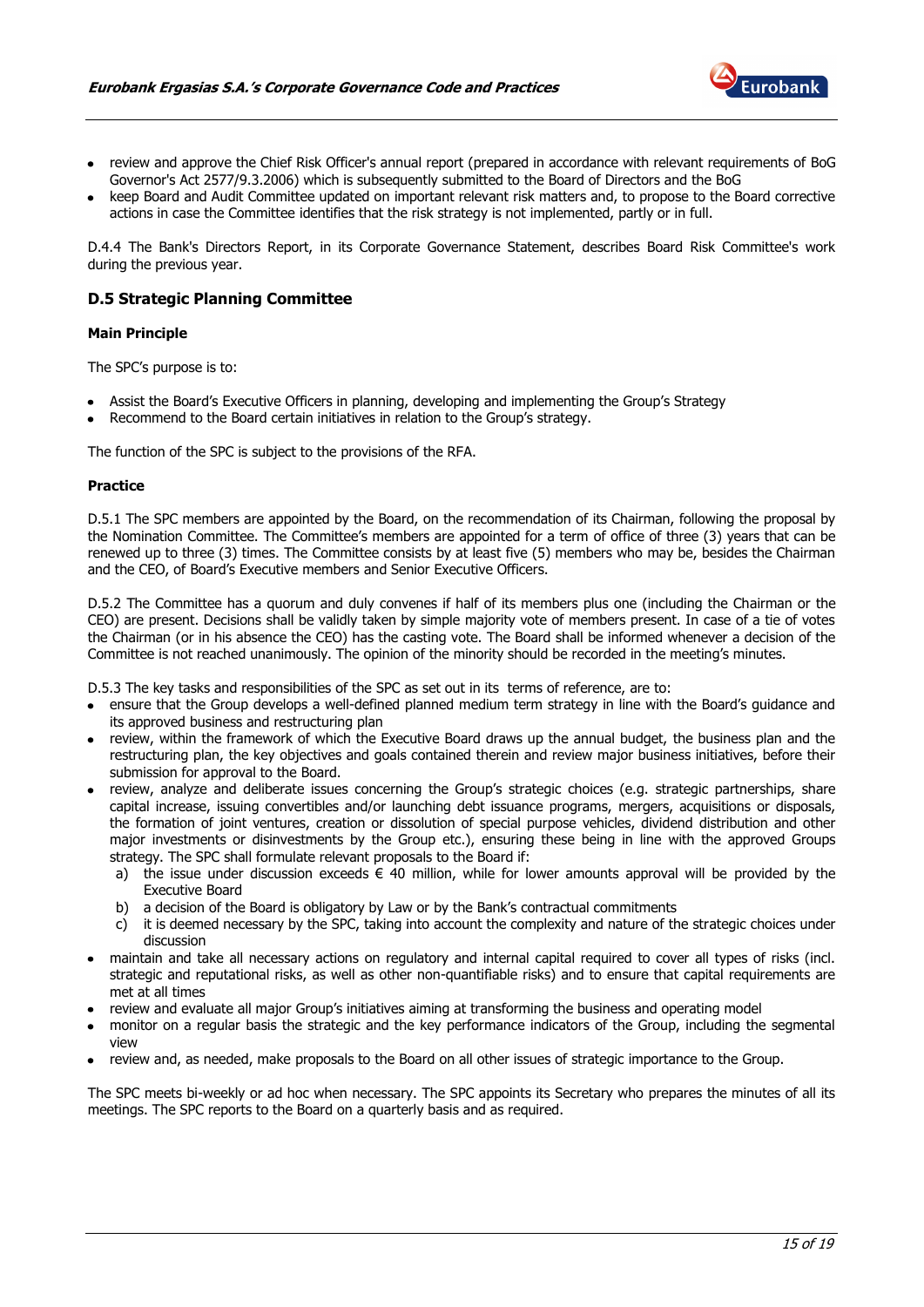

## <span id="page-15-0"></span>**SECTION E: Remuneration**

## <span id="page-15-1"></span>**E.1 The Level and Components of Remuneration**

#### **Main Principle**

The remuneration policy forms an integral part of the Bank's corporate governance practice and is developed in accordance to its operational model, business strategy, objectives, long-term interests of the Bank as well as the longterm value creation for shareholders and incorporates measures to avoid conflict of interest.

Also, the remuneration policy is consistent with and promotes sound and effective risk management and does not encourage excessive risk-taking on behalf of the Bank.

The Bank has established a competitive compensation framework, in order to attract, engage and retain its Directors and employees. Its basic principles are to:

- safeguard that the compensation is sufficient to retain and attract executives with appropriate skills and experience
- monitor that internal equity between business units is applied
- avoid excessive risk behaviour
- link compensation with long-term performance.

The continuous monitoring of market trends and best practices creates a competitive remuneration policy that is transparent and promotes internal equity.

#### **Practice**

E.1.1 Following a proposal from the Remuneration Committee, the remuneration of all Directors is determined by the Non-Executive Directors, subject to the approval of the General Meeting of Shareholders.

According to Eurobank's remuneration policy, at least 40% of the variable remuneration awarded is deferred over a period which is not less than three (3) to five (5) years, vests no faster than on a pro-rata basis and is correctly aligned with the nature of the business, its risks and the activities of the employee in question.

At least 50% of the variable remuneration awarded consists of shares or equivalent ownership interests and where possible, other instruments within the meaning of Article 52 or 63 of Regulation (EU) No 575/2013. The instruments referred to above, shall be subject to an appropriate retention policy designed to align incentives with the longer-term interests of the Bank. Any equity remuneration related scheme is approved by the General Meeting. Variable remuneration (deferred and non-deferred) is paid or vests only if it is sustainable according to the financial situation of the Bank as a whole, and justified on the basis of the performance of the Bank, the business unit and the individual concerned.

Without prejudice to the general principles of national contract and labour law, the total variable remuneration shall generally be considerably contracted where subdued or negative financial performance of the Bank occurs, taking into account both current remuneration and reductions in payouts of amounts previously earned, including through malus or clawback arrangements.

Moreover the provisions of the Law 4261/2014 are also applied.

For as long as the Bank participates in the government program for enhancing liquidity and receives capital support from the Hellenic Financial Stability Fund, it shall also comply to the restrictions regarding remuneration as per the respective laws 3723/2008 and 3864/2010.

E.1.2 The remuneration of the Non-Executive Directors is fixed in order to avoid potential conflict of interest.

E.1.3 Under Greek Company Law, the appointment of a Director may be revoked at any time without notice by the General Meeting.

E.1.4 In order to ensure adequate transparency to the market of the remuneration structures and the associated risks, the Bank discloses in its website www.eurobank.gr, detailed information on the remuneration policies, practices and, for confidentiality reasons, aggregated amounts for those members of staff whose professional activities have a material impact on the risk profile of the Bank, and publishes accordingly all information as per current legislation.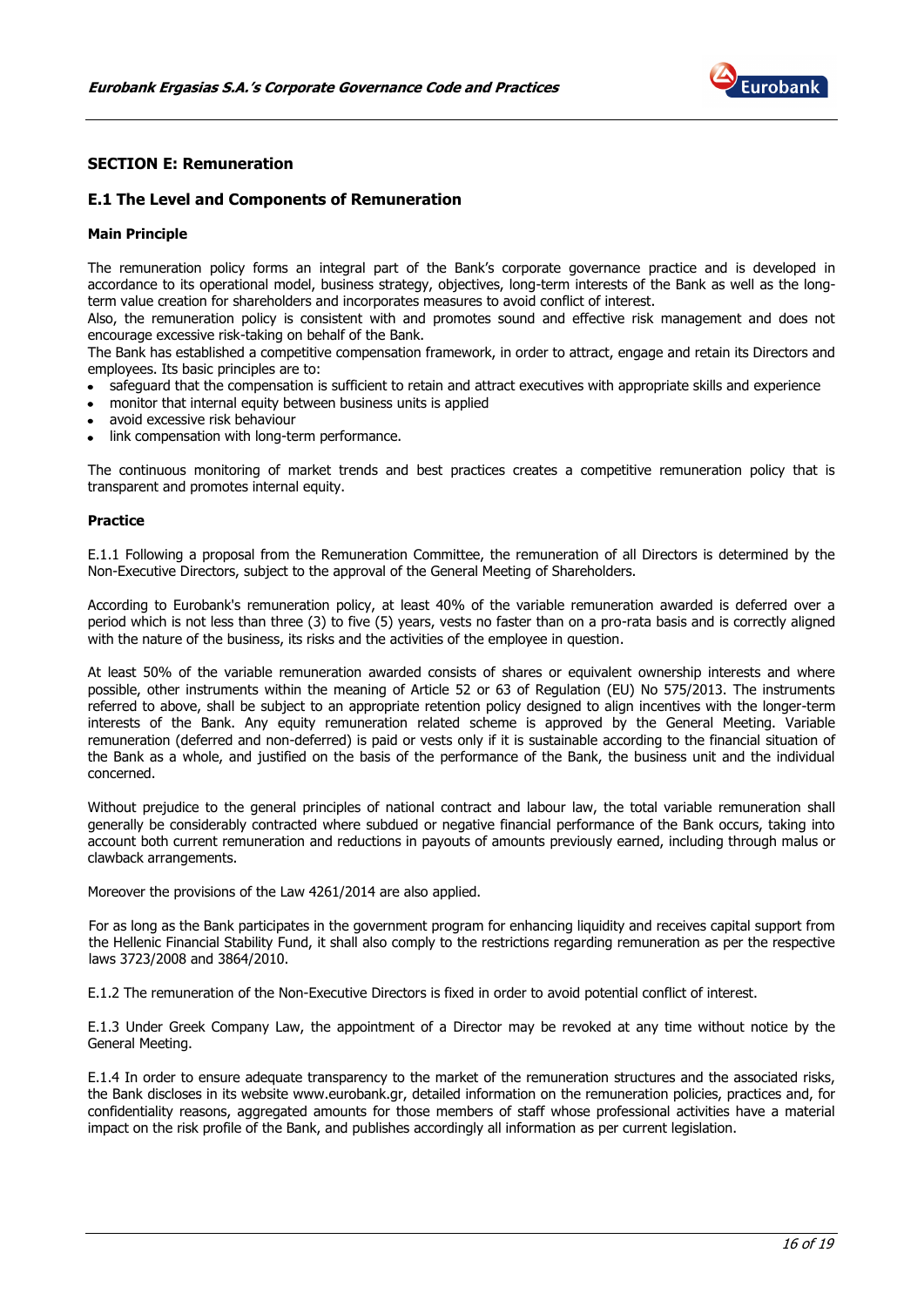

## <span id="page-16-0"></span>**E.2 Procedure**

## **Main Principle**

The remuneration policy and its revisions are approved by the Non-Executive Directors following the recommendations from the Remuneration Committee.

The implementation of the remuneration policy is subject to annual internal audit review from the Internal Audit Unit.

#### **Practice**

E.2.1 The Non-Executive Directors have the responsibility to approve and periodically review Bank's remuneration policy and oversee its implementation at Group level.

In particular the Non-Executive Directors have the following responsibilities regarding remuneration:

- to approve the remuneration policy and its revisions
- to determine the remuneration of Board members (Executive and Non-Executive), subject to approval from the General Meeting
- to approve the total performance related remuneration pool of the Group and its allocation among Business Units / subsidiaries
- to approve the Bank's total remuneration framework taking into consideration the market trends as well as the current laws and regulations
- to approve any exceptions to the approved total remuneration framework regarding employees whose activities have a material impact on the Bank's risk profile
- to approve any exceptions to the approved total remuneration framework for the Heads of Group Internal Audit, Compliance & Regulatory Requests and Group Risk Management
- to approve any payment or compensation commitment to be made to an executive member of the Board on termination of his/her office, subject to approval from the General Meeting
- to approve all exposures of Remuneration Committee members and ensure that the exposures granted and their terms are compliant with current laws and regulations. No member is present when his exposure is being considered
- to ensure compliance of the remuneration policy and its application with current laws and regulations
- to provide, when appropriate, adequate information to the General Meeting regarding their activities, with the assistance of the Remuneration Committee.

E.2.2 The Board has delegated to the Remuneration Committee the responsibility to provide specialized and independent advice for matters relating to remuneration policy, and its implementation at Bank and Group level. The Remuneration Committee members should not exceed 40% (rounded to the nearest integer) of total BoD members (excluding the HFSF and the Greek State Representatives) with a minimum of three (3) members. All of its members should be Non-Executive, while the majority of the members (excluding the HFSF and the Greek State Representatives) including the Chairman should be Independent Non-Executive. One (1) member should be the HFSF Representative. The HFSF also appoints an observer in the Remuneration Committee, in line with the provisions of the new RFA.

E.2.3 The Committee is in quorum and meets validly when half of its members plus one (1) are present or represented (fractions, if any, are not counted), provided that no less than three (3) Committee members are present. Decisions of the Committee shall be validly taken by an absolute majority of the members who are present and represented. In case of a tie, the Chairperson of the Committee has a casting vote. No individual is present when his/her own remuneration is being considered. In carrying out its duties, the Committee is accountable to the Board.

E.2.4 The main role and responsibilities of the Remuneration Committee as set out in its written terms of reference which provide details on the purpose, authority, duties and responsibilities, are to:

- inform, advise and support the Non-Executive Directors of the Board regarding the design, revision and the implementation of the remuneration policy both at Bank and Group level
- ensure compliance of the remuneration policy and its application with current laws and regulations
- propose to the Non-Executive Directors of the Board for their approval the total performance related remuneration pool of the Group and its allocation among Business Units / companies
- propose to the Non-Executive Directors of the Board the remuneration of the members of the Board
- propose to the Non-Executive Directors of the Board for their approval the Bank's total remuneration framework taking into consideration the market trends as well as the current laws and regulations
- propose to the Non-Executive Directors of the Board for their approval any exceptions from the approved total remuneration framework regarding employees whose activities have a material impact on the Bank's risk profile
- approve any remuneration adjustments within the approved total remuneration framework for the Heads of Group Internal Audit, Compliance & Regulatory Requests and Group Risk Management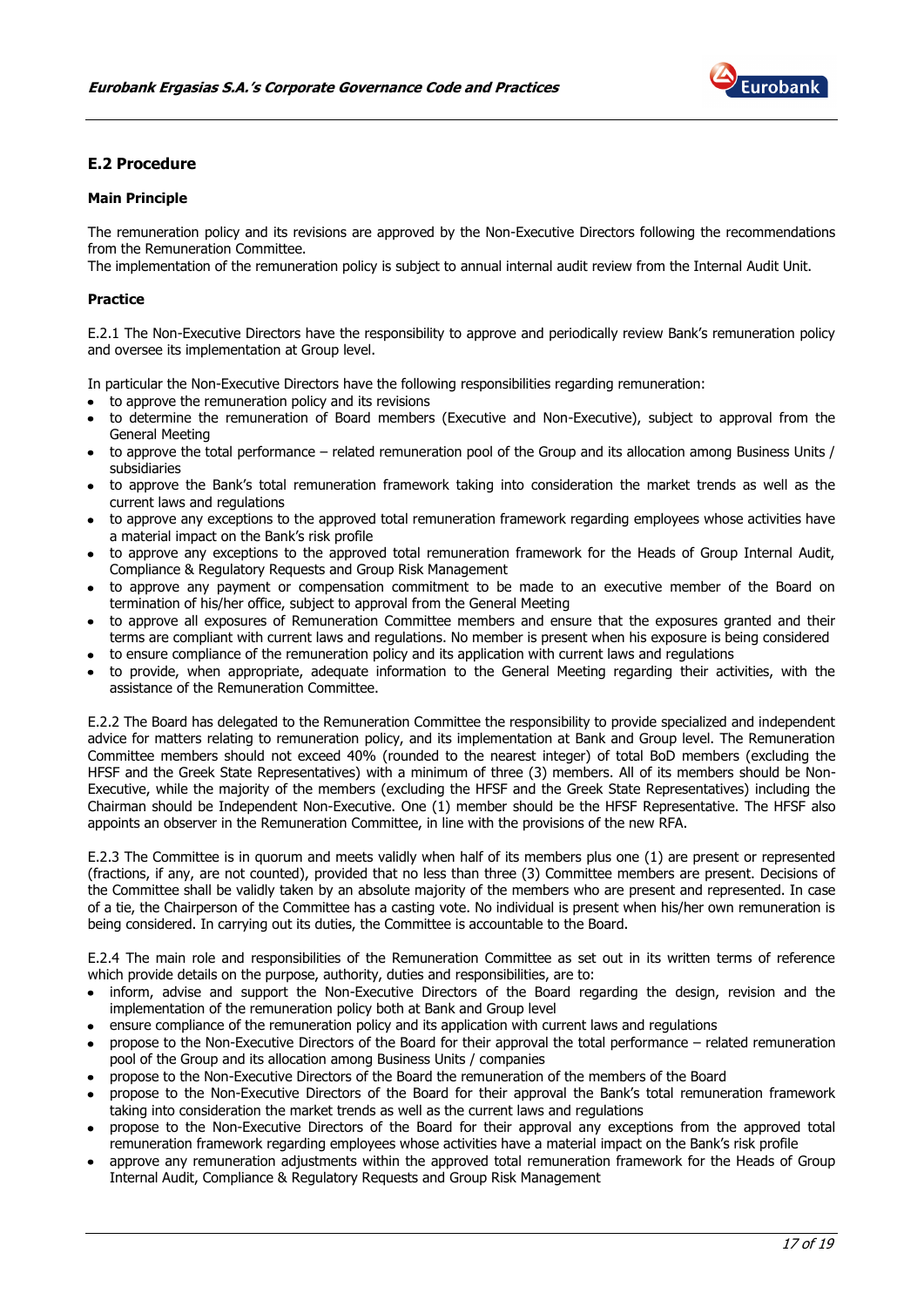

- propose to the Non-Executive Directors of the Board for their approval any exceptions from the approved total remuneration framework. In any case, the Committee acts for the Heads of Group Internal Audit, Compliance & Regulatory Requests after consulting with the Audit Committee, while for the Chief Risk Officer after consulting with the Board Risk Committee.
- approve the remuneration of the Board members and the CEOs of all subsidiaries
- consider and recommend to the Non-Executive Directors of the Board any payment or compensation commitment to be made to an executive member of the Board on termination of his/her office
- approve all exposures of Board members, Executive Board Members, General Managers, Legal Counsel, Heads of Internal Audit, Compliance & Risk Management (excluding Remuneration Committee members whose exposures are approved by the Non-Executive Directors of the Board) and ensure that the exposures granted and their terms are compliant with current laws and regulations
- provide, when appropriate, adequate information regarding its activities to the General Meeting.

While executing its duties, the Remuneration Committee shall, to the extent possible, and on an ongoing basis, take into account the long-term interests of shareholders, investors and other stakeholders in the Bank as well as the public interest, promote sound and prudent management and prevent or minimize any conflicts of interest that might arise.

E.2.5. The Bank's Directors Report, in its Corporate Governance Statement, describes Remuneration Committee's work during the previous year.